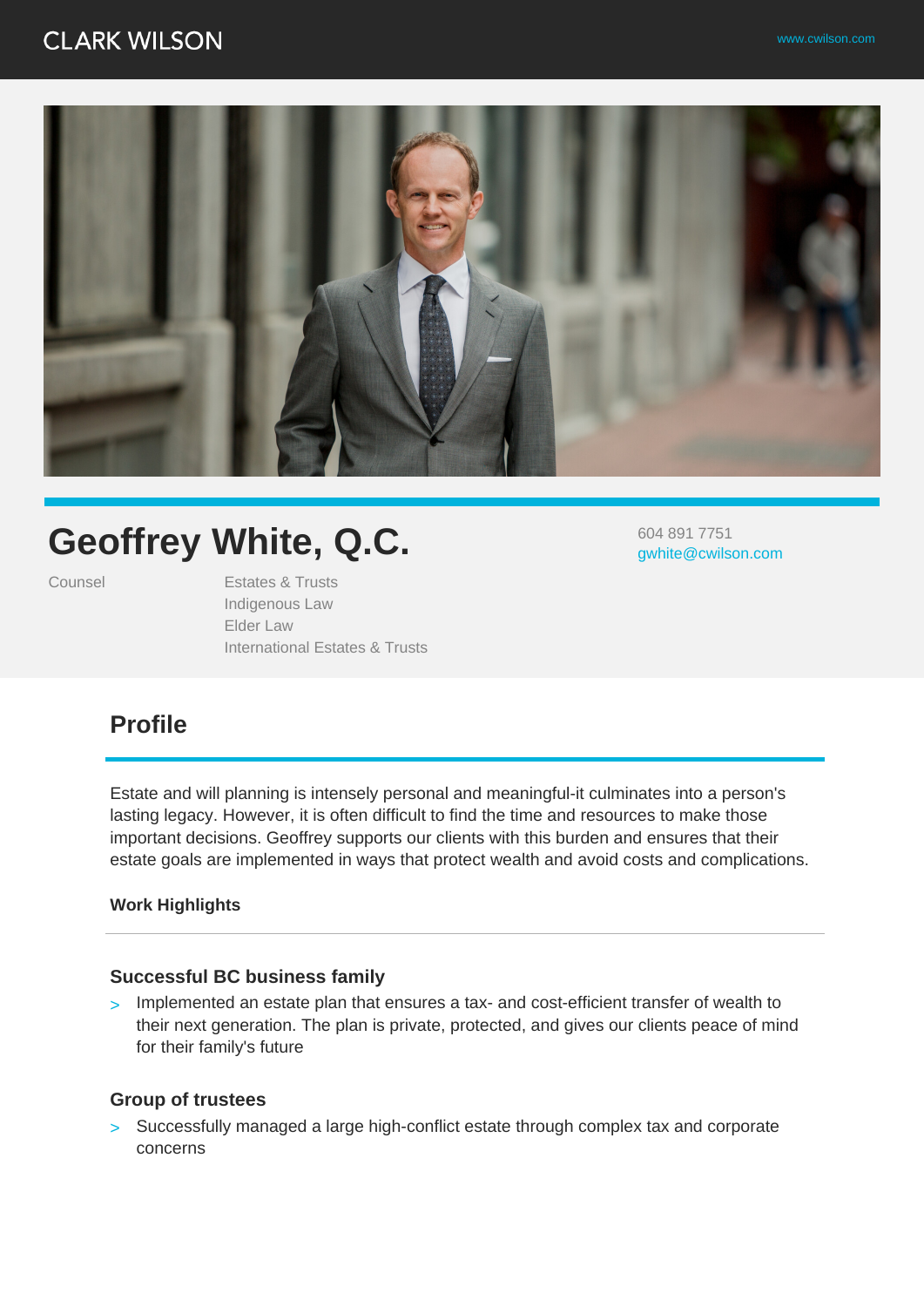### **Beneficiary who had been disinherited**

> Secured a multi-million dollar settlement

Geoffrey's practice of 20+ years has formed his deep knowledge of the rules and laws that apply to wills, estates, trusts and related tax.

#### **Services**

- > Estate Planning including Trusts, Wills, and Company Reorganizations
- > Organizing and governance of societies, charities and tax-effective donations
- > Estate and Trust Administration (including Probate and non-Probate solutions)
- > Estate & Trust Accountings
- > Defending and prosecuting claims against the validity of wills including: Interpreting and proving wills Undue influence and incapacity claims Wills variation claims
- > Interpreting and proving wills
- > Undue influence and incapacity claims
- > Wills variation claims
- > Lifetime planning for incapacity including: Powers of Attorney Representation Agreements, and Committeeship Applications
- > Powers of Attorney
- > Representation Agreements, and
- > Committeeship Applications

As a sought-after authority in his field, Geoffrey leads industry initiatives. Examples include:

- > Implementation of the Wills, Estates and Succession Act (WESA) (2014)
	- > On the project committee that made WESA legislative recommendations and on the education team to roll it out.
- > BC's Estate Probate Manual
	- > Editor of this go-to publication on how to proceed with estate matters
- > National Past-Chair of the Elder Law section of the CBA
	- > Put together policy positions for Medical Assistance in Dying to make legislative recommendations for the Department of Justice for incorporation into what has now been passed in legislation

These leadership roles position Geoffrey on the frontlines of legislative changes so that he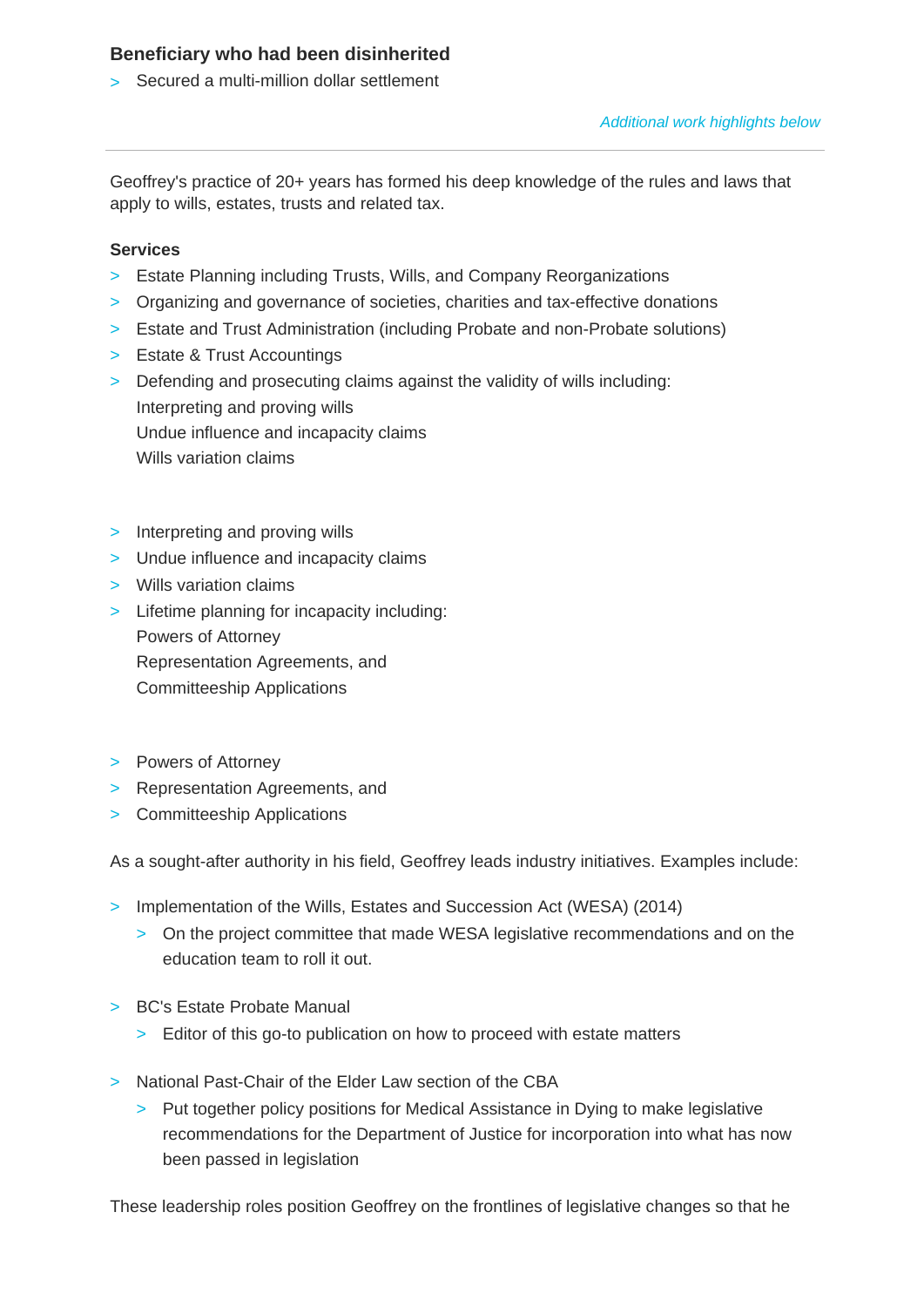can negate issues before they affect clients.

Geoffrey also has in-depth training to better understand the financial complexities that take place in estate planning. In particular:

- > Certified Trust and Estate Practitioner
	- > Achieved this certification granted to those who have performed high-level estate work for 10+ years and for more than 50% of their practice
- > Canadian Institute of Chartered Accountants In-Depth Tax Course
	- > Completed this course to better help clients plan their estates tax efficiently
- > Regularly presenting and educating the industry
	- > Trains other professionals in the field, including accountants, trust officers, financial planners and insurance advisors

The law is the tool that we can use to ensure that our wishes are respected and objectives are met. Geoffrey finds it humbling to advise our clients through some of their most fundamental decisions, helping to carry out what is important at the end of their lives. He ensures that people can have autonomy while their values and loved ones are protected for the long-term.

# **Credentials**

#### **Awards & Distinctions**

- > Canadian Legal Lexpert Directory®, Repeatedly Recommended Lawyer, Estate & Personal Tax Planning - Estate & Tax Planning, 2020 - 2022
- > Best Lawyers in Canada, Trusts and Estates, 2019-2022
- > Society of Trust and Estate Practitioners (STEP) Private Client Awards finalist for Contentious Trusts and Estates Team of the Year 2021

#### **Industry Involvement**

- > Canadian Bar Association (Past Chair of the National Elder Law Section, Past Chair of the Okanagan Wills & Trusts Section)
- > Society of Estate and Trust Practitioners (Chair of the Okanagan Chapter)
- > Canadian Tax Foundation
- > Kelowna Estate Planning Society (Past President)
- > Canadian Association of Gift Planners

### **Community Commitments**

- > Law Foundation of British Columbia (Governor)
- > Salvation Army, Community Council, Kelowna
- > BC Elder Law Clinic (Past Director)
- > People In Motion Society (Past President)
- > Central Okanagan Foundation (Past Grants Chair)
- > Okanagan Mission Youth Soccer Association (Youth Coach)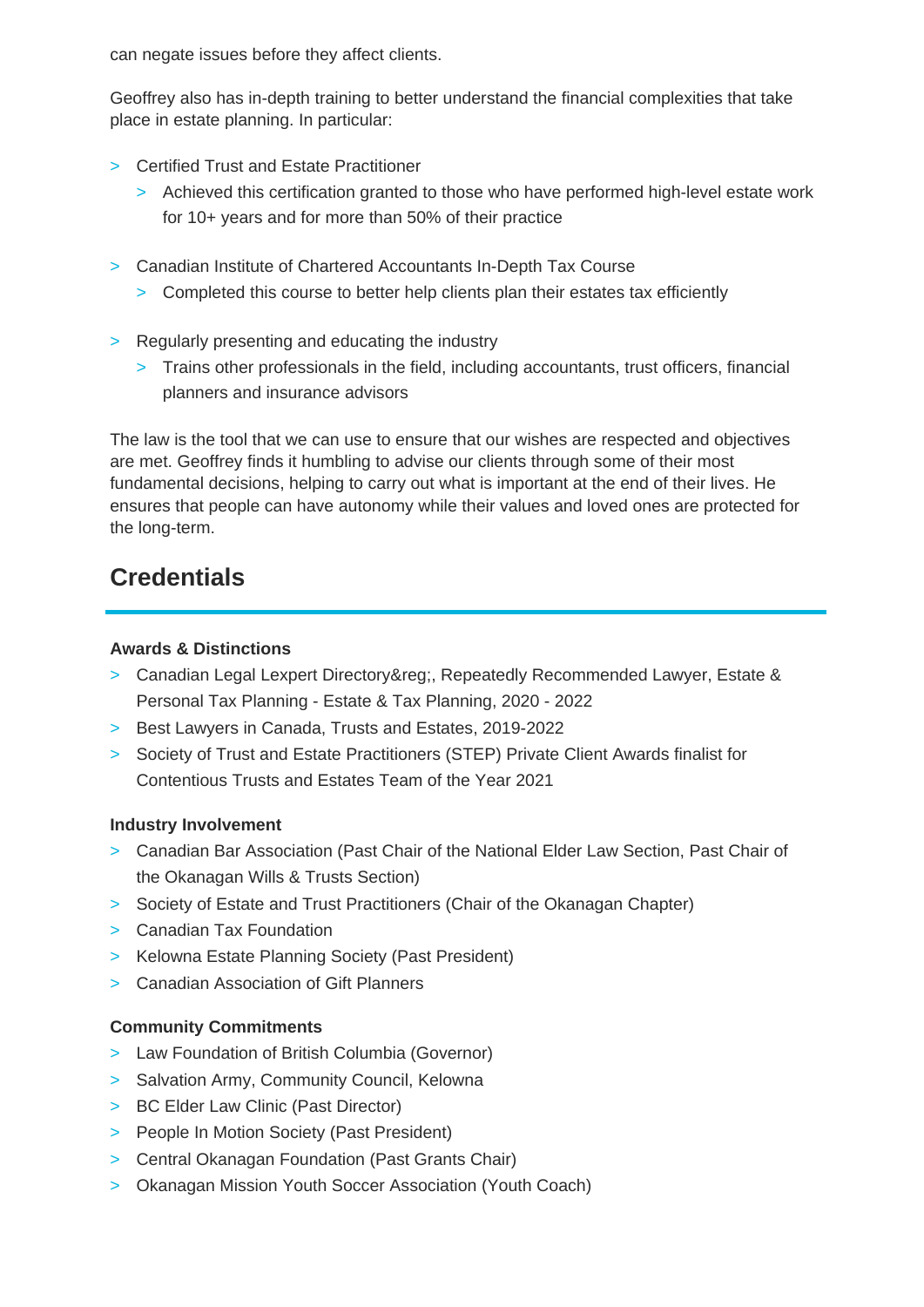#### **Education & Call to Bar**

- > In-Depth Tax Course, Canadian Institute of Chartered Accountants, 2004
- > Call to Bar: British Columbia, 1994
- > Bachelor of Laws, University of Toronto, 1993
- > Bachelor of Business Administration, University of Regina, 1990

#### **External Publications & Presentations**

- > "Courtroom Brawl: Are You Ready To Be Drawn Into The Battle Of The Lawyers?", Advocis Estate Planning Conference, Advocis, December 2021
- > "Lifetime Planning-Not Dead Yet!", Basics of Wills & Estate Planning Conference, Continuing Legal Education Society of BC (CLEBC), November 2021
- > British Columbia Probate and Estate Administration Practice Manual, CLE-BC, 2013 to present, Editor
- > Physician-Assisted Death and Health Care Decision-Making The Implications of the Decisions in Carter and Bentley, Canadian Elder Law Conference, CLE-BC, November 2015
- > Powers of Attorney and Representation Agreements, Blended Families, CLE-BC, May 22, 2015
- > Disability Planning, Estate Planning Update 2014, CLE-BC, October 22, 2014
- > Estate Applications Under the New Rules, CLE-BC, February 28, 2014
- > How Will Estate Administration Change? Estate Administration: Navigating the New Rules, CLE-BC, February 27, 2014
- > Beneficiary Plans, The New Rules: Is Your Estates Practice Ready?, CLE-BC, November 21, 2013
- > Decision-making, The Interplay between Aging, Death & Divorce, CLE-BC, June 3, 2013
- > Mutual Wills, CBA Wills & Trusts Section Okanagan, March 20, 2013
- > Trusts and Disability Assistance, Trusts: the Multi-faceted Estate Planning Tool", CLE-BC, October 19, 2012
- > Planning for Incapacity, Estate Planning Update 2011, CLE-BC, November 2, 2011
- > Drafting Issues, Powers of Attorney, Pacific Business Law Institute, December 1, 2011
- > Powers of Attorney Big Changes, Society of Notaries Public of BC, September 24, 2011
- > Issues for Attorneys, Adult Guardianship Act Amendments, CLE-BC, May 1, 2011
- > Developments in Law for Wills & Estates, CBA Wills & Trust Subsection, December 1, 2010
- > Beneficiary Plans, Wills Estates and Succession Act Transition Guide, Chapter 7, CLE-BC, 2010
- > Planning post Pecore, Estate Planning and Administration Update 2009, CLE-BC, November 26, 2009
- > Health Policy and Law, Elder Law 2009, CLE-BC, May 1, 2009
- > Trust Law Update 2008, Making Trusts Work, CLE-BC, November 21, 2008
- > Dealing With Probate Disputes, CBA National Webinar, October 23, 2008
- > RRSPs and the Estate, RESPs-RDSPs Whose money is it?, Disposition of Remains Out of the Ordinary Problems in Ordinary Estates, CLE-BC, June 27, 2008
- > Real Estate Tax Changes and their Impact on Estate and Trust Planning, CBA-BC Wills &